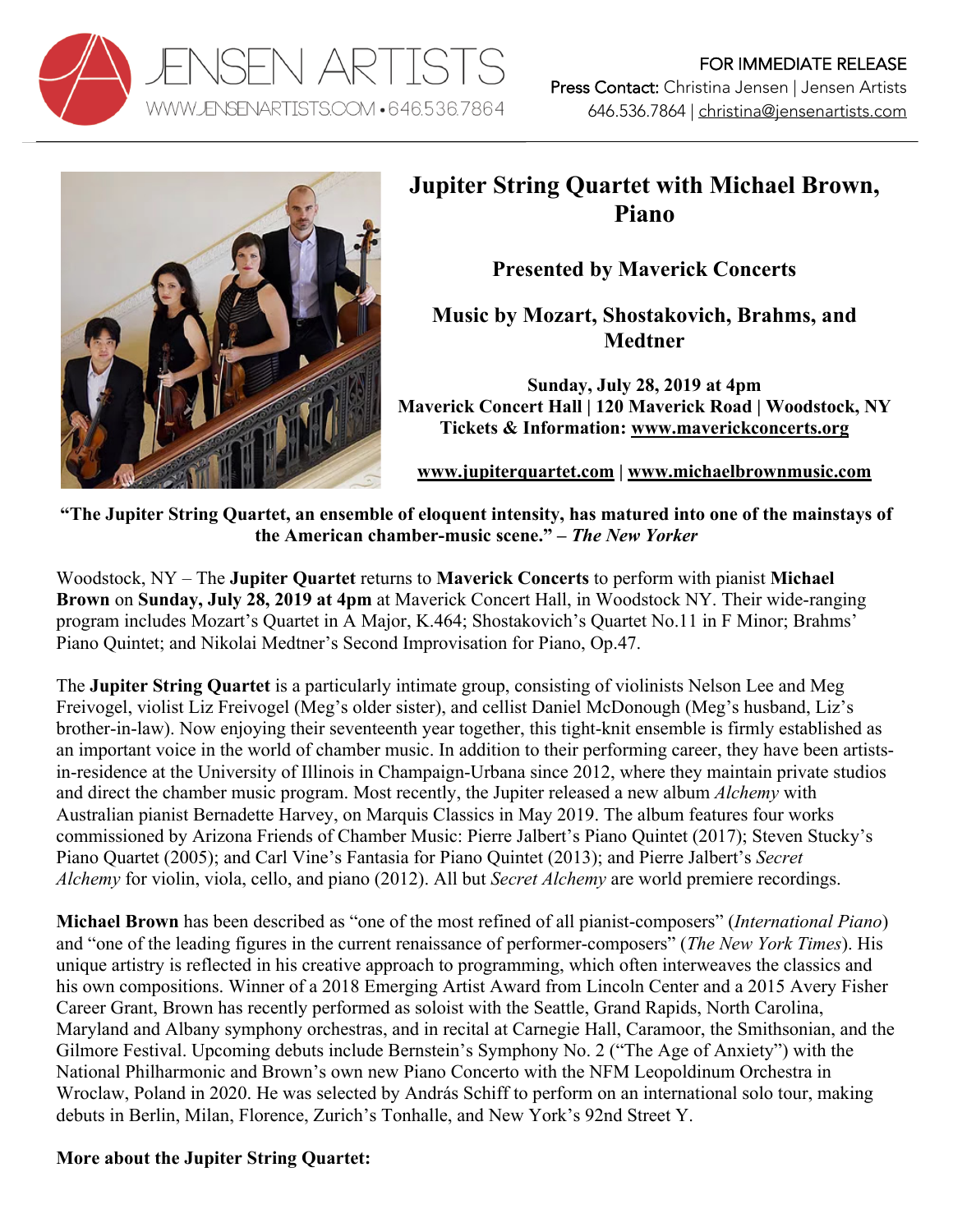The Jupiter String Quartet has performed in some of the world's finest halls, including New York City's Carnegie Hall and Lincoln Center, London's Wigmore Hall, Boston's Jordan Hall, Mexico City's Palacio de Bellas Artes, Washington, D.C.'s Kennedy Center and Library of Congress, Austria's Esterhazy Palace, and Seoul's Sejong Chamber Hall. Their major music festival appearances include the Aspen Music Festival and School, Bowdoin Music Festival, Lanaudiere Festival, West Cork (Ireland) Chamber Music Festival, Caramoor International Music Festival, Music at Menlo, Maverick Concerts, Madeline Island Music Festival, Rockport Music Festival, the Banff Centre, Yellow Barn Festival, Skaneateles Festival, Encore Chamber Music Festival, and the Seoul Spring Festival, among others.

Their chamber music honors and awards include the grand prizes in the Banff International String Quartet Competition and the Fischoff National Chamber Music Competition; the Young Concert Artists International auditions in New York City; the Cleveland Quartet Award from Chamber Music America; an Avery Fisher Career Grant; and a grant from the Fromm Foundation. From 2007-2010, they were in residence at the Chamber Music Society of Lincoln Center's Chamber Music Two. The quartet's discography includes numerous recordings on labels including Azica Records, Marquis Classics, and Deutsche Grammophon.

The Jupiter String Quartet feels a particular connection to the core string quartet repertoire; they have presented the complete Bartok and Beethoven string quartets on numerous occasions. Also strongly committed to new music, they have commissioned works by Syd Hodkinson, Hannah Lash, Dan Visconti, Mark Adamo, Pierre Jalbert, and Kati Agócs.

The Jupiters place a strong emphasis on developing relationships with future classical music audiences through educational performances in schools and other community centers. They believe that, because of the intensity of its interplay and communication, chamber music is one of the most effective ways of spreading an enthusiasm for "classical" music to new audiences.

The quartet chose its name because Jupiter was the most prominent planet in the night sky at the time of its formation and the astrological symbol for Jupiter resembles the number four. They are also proud to list among their accomplishments in recent years the addition of seven quartet children: Pablo, Lillian, Clara, Dominic, Felix, Oliver, and Joelle. You may spot some of these miniature Jupiters in the audience or tagging along to rehearsals, along with their grandparent babysitters. For information, visit www.jupiterquartet.com.

## **More about Michael Brown:**

Michael Brown is an artist of the Chamber Music Society of Lincoln Center, performing frequently at Alice Tully Hall and on tour, and is a former member of CMS Two (now known as The Bowers Program). He regularly performs recitals with his longtime duo partner, cellist Nicholas Canellakis, and has appeared at numerous festivals including Tanglewood, Marlboro, Music@Menlo, Ravinia, Saratoga, Bridgehampton, Bard, Sedona, Moab, and Tippet Rise. A prolific recording artist, Brown can be heard as soloist with the Seattle Symphony and Ludovic Morlot in music by Messiaen, and as soloist with the Brandenburg State Symphony in Samuel Adler's First Piano Concerto. Other albums include an April 2018 release of Mendelssohn and Beethoven on First Hand Records; an all-George Perle CD; a debut solo recording; and collaborative albums with pianist Jerome Lowenthal, cellist Nicholas Canellakis, and violinist Elena Urioste.

For the 2017-18 and 2018-19 seasons, Brown was named Composer and Artist-in-Residence at the New Haven Symphony, which will premiere his newly commissioned symphony. A 2018 Copland House Residency Award recipient, he has received commissions from the NFM Leopoldinum Orchestra, the Maryland Symphony Orchestra, Osmo Vänskä, Shriver Hall, and Bargemusic; pianists Adam Golka, Roman Rabinovich, and Orion Weiss; and a consortium of gardens including Wave Hill, Longwood, and Desert Botanical.

Brown was First Prize winner of the Concert Artists Guild Competition and a recipient of the Juilliard Petschek Award, and is a Steinway Artist. He earned dual bachelor's and master's degrees in piano and composition from The Juilliard School, where he studied with pianists Jerome Lowenthal and Robert McDonald and composers